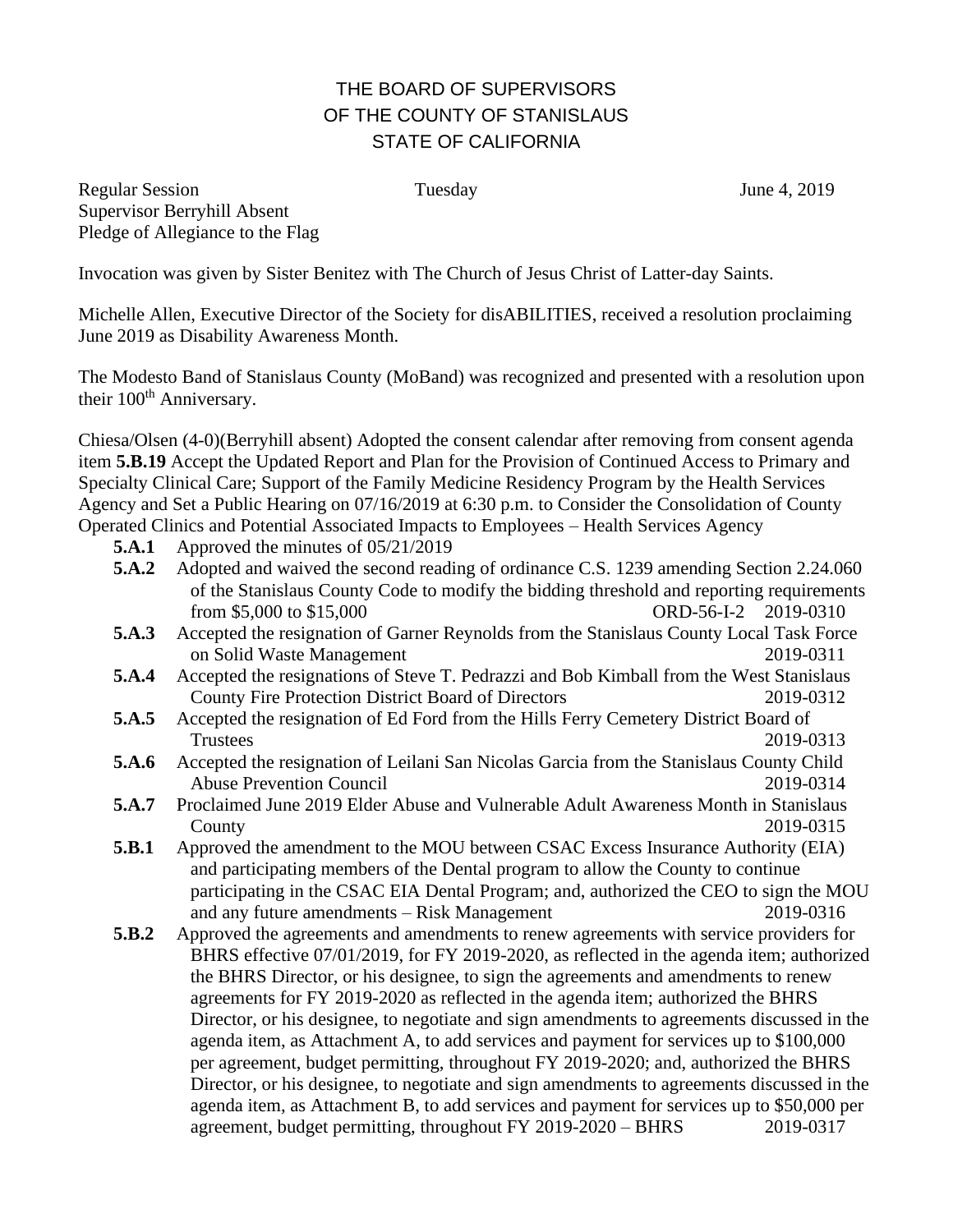- **5.B.3** Accepted the Stanislaus County Treasury Pool's March 2019 Monthly Investment Report as prepared by the Stanislaus County Treasurer-Tax Collector's Office and reviewed for conformity with the Stanislaus County Treasury Pool Investment Policy by the Treasurer-Tax Collector, and distributed to the Stanislaus County Treasury Pool Oversight Committee; and, authorized the Chairman to sign on behalf of the Board that the report has been reviewed and accepted – T/TC 2019-0318
- **5.B.4** Allocated the payment of possessory interest tax bill (ASMT 860-000-576-000) in accordance with Section 104.13 (c) of the California Streets and Highways Code; allocated lease revenue to the City of Modesto and to the City of Ceres in accordance with Section 104.10 of the California Streets and Highways Code; and, allocated lease revenue to the County Road Fund in accordance with the provision in 104.10 of the California Streets and Highways Code that its spending be limited to mass transit or streets and highways purposes – Auditor-Controller 2019-0319
- **5.B.5** Authorized the Auditor-Controller to loan funds under Government Code Section 23010 for operational expenses to Oakdale Fire Protection District in an amount not to exceed \$1,700,000, which is 85% of the District's anticipated revenue – Auditor-Controller

DF-8-C-10 2019-0320

**5.B.6** Approved the 2019-2020 Megabyte Property Tax System Maintenance Agreement with Megabyte Systems, Inc. in the amount of \$310,642 for the time period 07/01/2019 through 06/30/2020; and, authorized the CEO, upon the recommendation of the Assessor, Auditor-Controller and the Treasurer-Tax Collector, to sign the agreement – Assessor

2019-0321

- **5.B.7** Accepted the Report of Donations received by the County of Stanislaus for the First, Second, and Third Quarters of FY 2018-2019 – Auditor-Controller 2019-0322
- **5.B.8** Authorized the Director of Workforce Development, or designee, to enter into and sign agreements, contracts and amendments to expend Budget Year 2019-2020 Workforce Innovation and Opportunity Act funds, contracted StanWORKs funds and other workforce training related funds; and, authorized the Director of Workforce Development, or designee, to apply for and enter into workforce related grants and contracts – Workforce Development 2019-0323
- **5.B.9** Accepted the twenty-first update in accordance with Public Contract Code Sections 20134 and 22050 for emergency remediation/repairs at  $10<sup>th</sup>$  Street Place, to repair water damage and restore essential government operations – CEO 2019-0324
- **5.B.10** Approved the sixth update on the Homeless Facility Plan and partnership between the County, the City of Modesto and The Salvation Army in accordance with the provisions of the Public Contract Code and related matters – CEO 2019-0325
- **5.B.11** Approved the use of up to \$2,523 from the Community Development Fund to support the Salida Fire Protection District; and, directed the Auditor-Controller to make the necessary budget adjustments per the budget journal attached to the agenda item – CEO

2019-0326

**5.B.12** Approved the award of an agreement with International Rescue Committee, Inc. for the provision of refugee social services employment services, as a result of a RFP process issued by CSA; and, authorized the CSA Director, or her designee, to sign the agreement for services in the amount of \$900,000 for a term of 07/01/2019 through 06/30/2022, and any amendments to add services and payment for services up to \$100,000, budget permitting, for the term of the agreement – CSA 2019-0327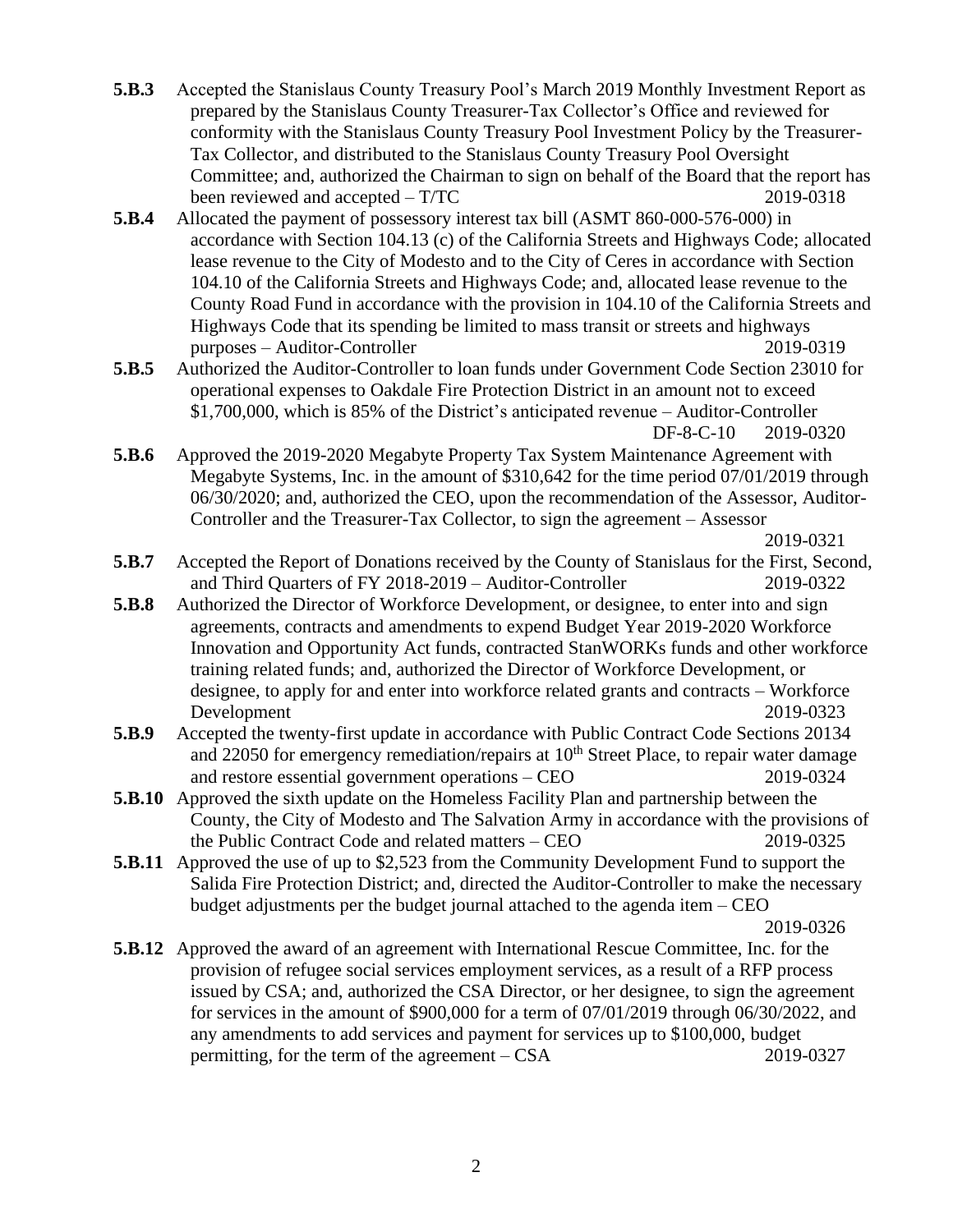- **5.B.13** Approved an agreement with Traditions Psychology Group, Inc., doing business as (dba) Traditions Behavioral Health, to provide psychiatrist staffing for the term of 06/01/2019 through 06/30/2020, for a not to exceed amount of \$3,024,000; and, authorized the BHRS Director, or his designee, to sign the agreement with Traditions Psychology Group Inc., dba Traditions Behavioral Health – BHRS 2019-0328
- **5.B.14** Accepted the Deferred Compensation Committee's Update for change in plan administration and record keeper services for Stanislaus County 457(b) Deferred Compensation Plan and Alternate Retirement System Plan for part-time, seasonal and temporary employees – Risk Management 2019-0329
- **5.B.15** Amended current County Workers' Compensation Policies to reflect changes pursuant to AB 1749 for off-duty Peace Officers, who while out of State, sustain injuries under certain circumstances; adopted a resolution to expand Worker's Compensation Coverage pursuant to AB 1749 for Sheriff Department Peace Officers who are injured while off duty in certain circumstances; and, approved Endorsement No. U-6 to the Memorandum of Coverage (MOC) between CSAC Excess Insurance Authority (EIA) and participating members of the Excess Worker's Compensation program – CEO 2019-0330
- **5.B.16** Authorized the use of \$20,000 one-time Proposition 63 funding received by the Department of Aging and Veterans Services for the purchase of computer equipment; and, directed the Auditor-Controller to increase appropriations and budgeted revenue in the FY 2018-2019 Department of Aging and Veterans Services Department budget, as detailed in the budget journal, attached to the agenda item  $-$  Aging & Veterans Services 2019-0331
- **5.B.17** Authorized the Director of Behavioral Health and Recovery Services, or his designee, to apply for, and if awarded, enter into and sign the grant agreement and related documents for the Comprehensive Opioid Abuse-Site based FY 2019 Program Grant Funding from the Department of Justice, Bureau of Justice Assistance – BHRS 2019-0332
- **5.B.18** Declared vehicle (02-84), a 2002 Dodge Ram 2500 passenger van, as surplus; authorized the CEO to donate vehicle (02-84) to the Downtown Streets Team for use in transporting Team Members throughout their service area in Stanislaus County; and, authorized the Purchasing Agent to sign the release of liability for vehicle (02-84) – CEO 2019-0333
- **5.B.20** Approved amending the Professional Development Allowance Policy CEO 2019-0335
- **5.D.1** Set a public hearing on 06/25/2019, at the 9:00 a.m. meeting, to consider the Planning Commission's recommendation for approval of Use Permit and Development Agreement Application No. PLN2018-0166, JDI Farms, Inc., request to operate a mixed-light commercial cannabis cultivation and nursery business, located at 1631 Fig Avenue, between Sycamore and Elm Avenues, in the Patterson area; and, authorized the Clerk to publish a notice of public hearing as required by law – Planning ORD-56-J-1 2019-0336
- **5.D.2** Set a public hearing on 06/25/2019, at the 9:00 a.m. meeting, to consider the Planning Commission's recommendation of denial of Use Permit and Development Agreement Application No. PLN2018-0117, The Honest Choice, request to establish a commercial cannabis retail business, located at 4701 Main Street Suite D, between San Joaquin and Alameda Avenues, in the Community of Denair; and, authorized the Clerk to publish a notice of public hearing as required by law – Planning ORD-56-J-2 2019-0337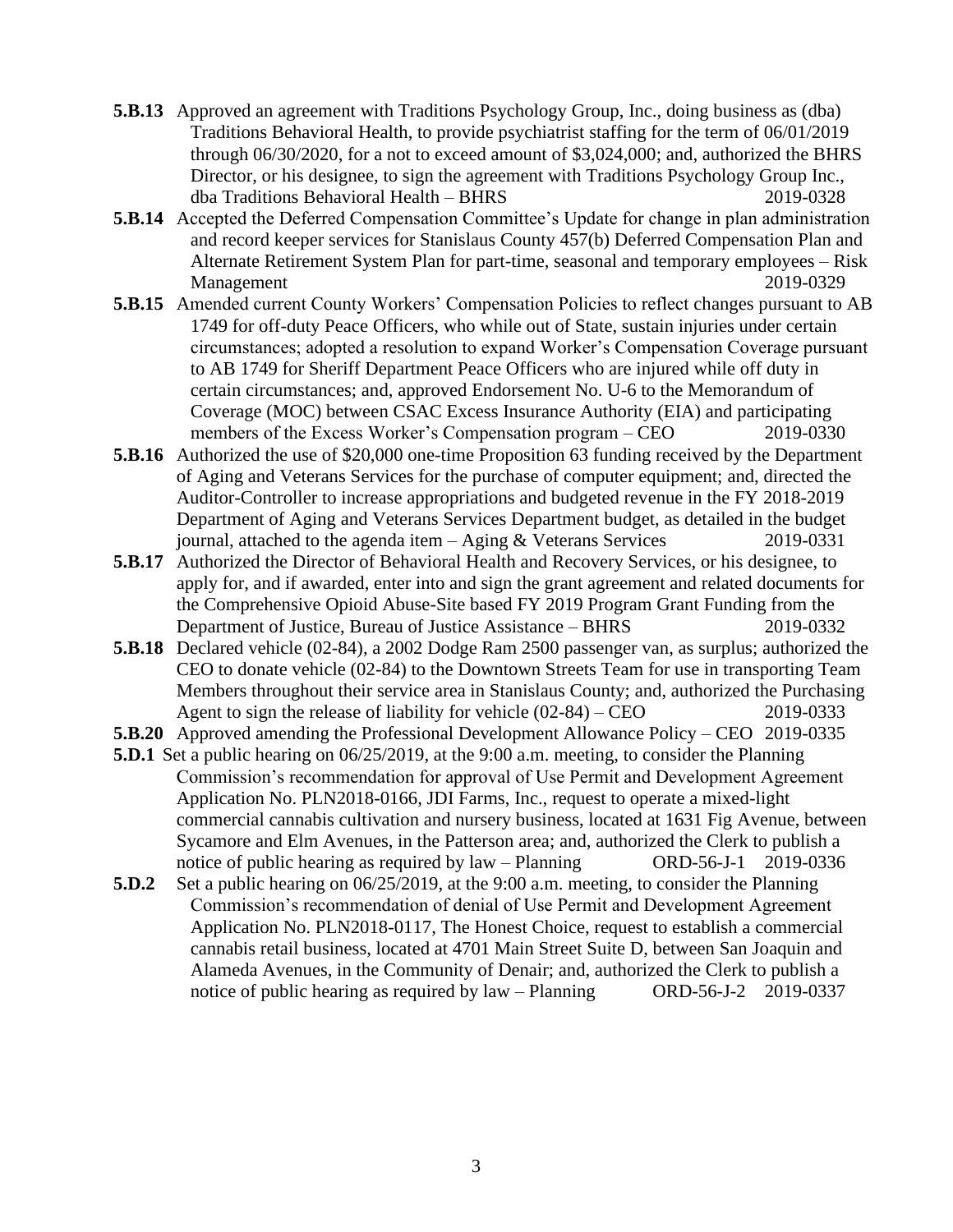DeMartini**/**Olsen (4-0)(Berryhill absent) **5.B.19** Accepted the proposed transition plan outlining the consolidation of HSA clinics and opportunity for continued patient access through the community Federally Qualified Health Centers of Golden Valley Health Centers and Livingston Community Health; and, approved to set a public hearing on 07/16/2019 at the 6:30 p.m. meeting pursuant to section 1442.5 of the Health and Safety Code to consider: a.) The elimination of the direct provision of clinical services by the County Health Services Agency at the Ceres Medical Office on, about or before 12/31/2019; b.) The elimination of the direct provision of clinical services by the County Health Services Agency at the Hughson Medical Office on, about or before 12/31/2019; c.) The elimination of the direct provision of clinical services by the County Health Services Agency at the Turlock Medical Office on, about or before 12/31/2019; d.) The establishment of a transition plan for patient care to other clinic locations or community Federally Qualified Health Centers in coordination with the Medi-Cal Health Plan of San Joaquin and Health Net – HSA 2019-0334

Olsen/Chiesa (3-1)(DeMartini opposed)(Berryhill absent) **7.1** The Board considered options related to industrial hemp cultivation in the Stanislaus County unincorporated area as presented in the agenda item, including a proposed interim urgency ordinance requiring licensing for hemp cultivation; the Board **amended** the proposed ordinance to change it from an "urgency ordinance" to a "regular ordinance" as follows: deleted the word "urgency" from the title and wherever it may appear in the ordinance; deleted paragraph 2 of section 1; deleted the word "immediate" in paragraph 3 of section 1; deleted the word "immediately" in section 4 and inserted the words "thirty days" in its place; in section 6.85.050 subparagraph (d), added the words "of a city" following the word "designation" at the end of the sentence; in section 6.85.050 subparagraph (d), deleted the words "June 28, 2019" and inserted the word "July 18, 2019"; the Board introduced and waived the first reading of the ordinance as amended, Ordinance C.S. 1240, which amends Title 6 of the Stanislaus County Code, by adding chapter 6.85 requiring licensing for hemp cultivation in the unincorporated area of the County; the Board ordered that the amended ordinance be placed on the next agenda for the Board to consider the waiving of the second reading and adoption of Ordinance C.S. 1240, and, authorized the Clerk of the Board to give any notice and make any publication as required by law – Ag Commissioner ORD-56-I-3 2019-0338

**Corr 1** Referred to OES, a resolution from Butte County thanking Stanislaus County for their assistance during the 2018 Camp Fire.

**Corr 2** Referred to DER, a letter from the California Water Boards regarding a notice of petition for temporary change involving the transfer of up to 20,000-acre feet of water from Merced Irrigation District to various agencies under license 2685 (application 1224).

**Corr 3** Acknowledged receipt of claims and referred to the CEO-Risk Management Division the following claims: Stephen Busett; Grange Ins. Association – Minor; Ricardo Vasquez, RV by and through his guardian ad litem Jessica Santos; Guadalupe Magana; Andrew Haro and Margarita Anaya; Stephen L. Busch; Domingo Perez; Lucas Antonio Muniz; Tom Geiss; and, Kaydin Walker.

Supervisor Chiesa reported that he witnessed law enforcement officials from Stanislaus County Sheriff's Department, Ceres Police Department and Modesto Police Department eradicate thousands of illegal marijuana plants this morning.

Supervisor Olsen noted that she attended the Office of Emergency Services Preparedness Summit in Sacramento yesterday.

CEO Hayes noted that the County is tracking Senate Bill 438 regarding the dispatch of emergency response resources.